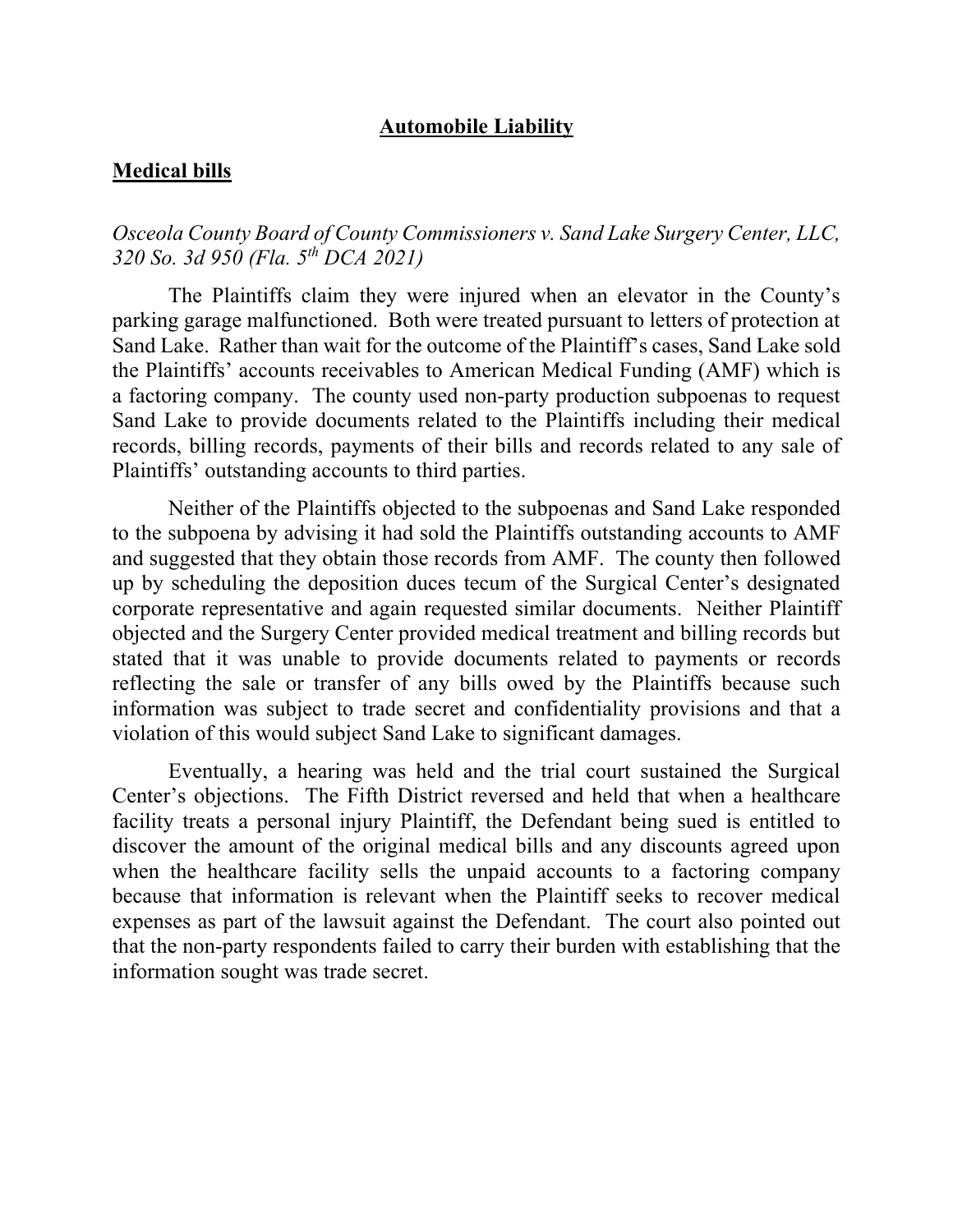# **PIP**

## *Rivera v. State Farm Mutual Automobile Insurance Company, 317 So. 3d 197 (Fla. 3d DCA 2021)*

Rivera sued State Farm for a discrepancy in mileage payments under his PIP policy. Specifically, Rivera claimed that State Farm owed him \$2.59 from underpayments. Rivera filed suit to which State Farm responded arguing that Rivera's presuit demand letter for the alleged transportation benefits owed failed to comply with Florida Statute §627.736(10) because it failed to "state with specificity or include an itemized statement specifying each exact amount, date of treatment, service or accommodation, and the type of benefits claimed to be due" while not taking into account payments made by State Farm in this claim. State Farm eventually moved for summary judgment, which was granted. The Third District affirmed noting that strict compliance with statutory requirements was necessary under the statute.

# *South Florida Pain & Rehabilitation of West Dade v. Infinity Auto Insurance Company, 318 So. 3d 6 (Fla. 4th DCA 2021)*

Infinity paid the insured's assignee medical provider's claim for PIP benefits within 30 days after receipt of a pre-suit demand letter, but did not pay statutory penalties and postage costs. The Fourth District ruled that the assignee provider was not entitled to attorney's fees after it recovered a judgment solely for the statutory penalty and postage costs because the provider did not recover a judgment for PIP benefits.

# *Priority Medical Centers, LLC v. Allstate Insurance Company, 319 So. 3d 724 (Fla. 3d DCA 2021)*

The Third District held that the trial court properly entered Summary Judgment in favor of the insurance company in a suit brought by a provider who brought a declaratory judgment action challenging the amount paid for an MRI after its own claims were denied because benefits had been exhausted.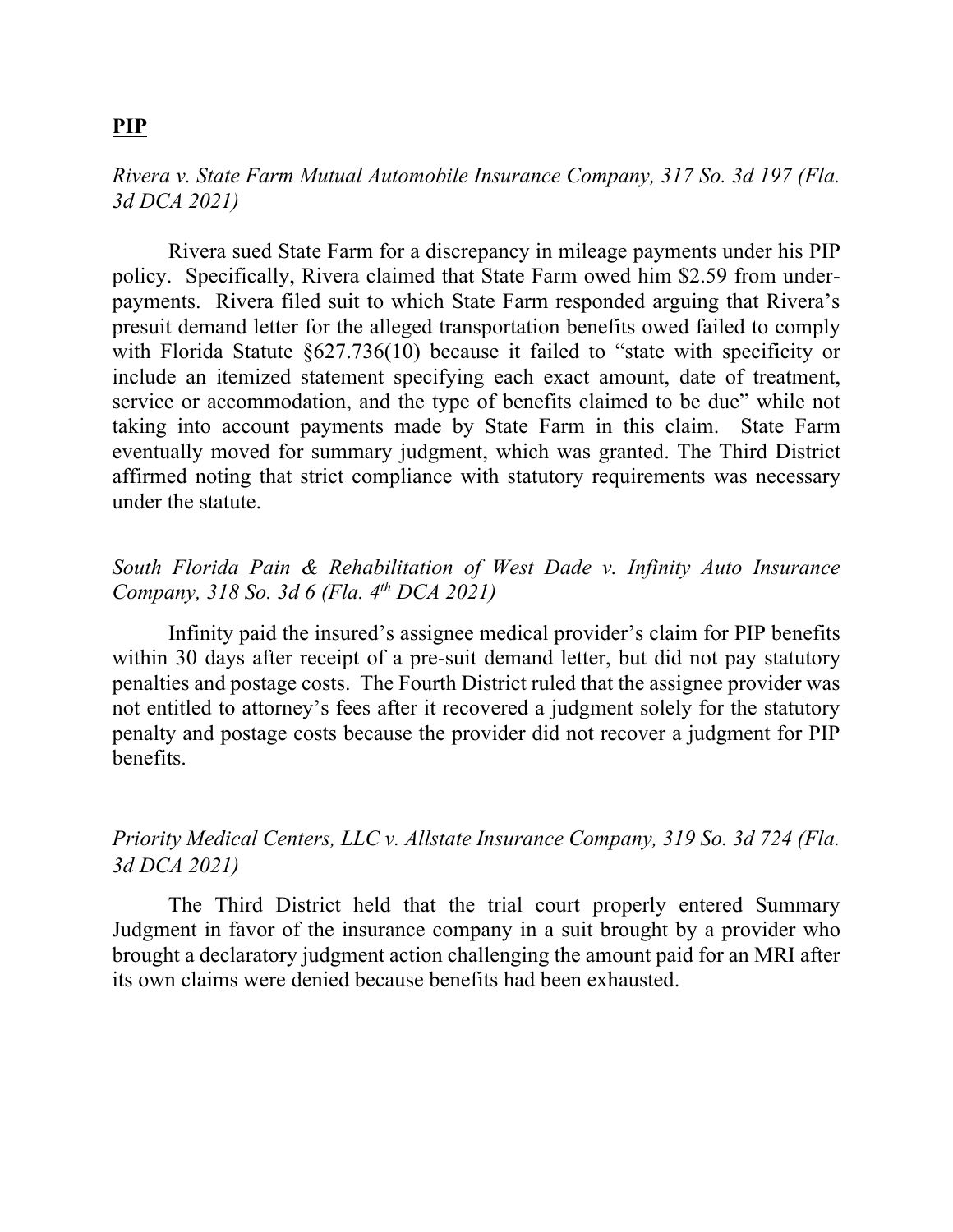*Depositors Insurance Company v. Pasco-Pinellas Hillsborough Community Health System, 321 So. 3d 925 (Fla. 5th DCA 2021)*

McKinney was involved in a motor vehicle accident in which her car was rearended by a pick-up truck while she was stopped at a red light. Thereafter, she drove herself to the emergency room at Florida Hospital where she presented with complaints of back pain. She underwent a CT scan, received a prescription for a muscle relaxer and was released from the hospital later that day. At the time of the accident, McKinney held an insurance policy with Depositors which provided her with PIP benefits. McKinney timely submitted an application for PIP benefits to Depositors. McKinney's policy closely tracked the substantive language contained in Florida Statute  $\S627.736(1)(a)(3)$  which provides PIP benefits of up to \$10,000 if a licensed physician, dentist or advanced registered nurse practitioner determined that the injured person had sustained an "emergency medical condition." The policy further provided that if a physician, dentist or advanced registered nurse practitioner determined that the injured person did not have an emergency medical condition then PIP benefits were limited to \$2,500.

Following receipt of the claim for payment of PIP benefits, Depositor's sent a written request to Florida Hospital for a written determination as to whether McKinney had suffered an emergency medical condition resulting from her motor vehicle accident. Having received no response, Depositors limited its payment of PIP benefits to \$2,500. As a result, Florida Hospital did not receive the full amount of monies for treating McKinney that it would have otherwise received had the available PIP benefits been \$10,000. McKinney then assigned her rights under the policy to Florida Hospital. Florida Hospital then sued Depositors for breach of contract. The trial court entered Summary Judgment in favor of the hospital and the Fifth District reversed finding that there was no affirmative determination or diagnosis made that McKinney had suffered an emergency medical condition. As such, benefits were limited to \$2,500 under the policy.

#### *State Farm Mutual Automobile Insurance Company v. Stand Up MRI of Boca Raton, 322 So. 3d 87 (Fla. 4th DCA 2021)*

Ramazio had an automobile insurance policy with State Farm that provided PIP coverage. On June 30, 2013, after he was involved in an automobile accident, Ramazio underwent three MRIs at Stand Up MRI. These MRIs were performed on the same date and were performed in exchange for an assignment of Ramazio's PIP benefits. Stand Up MRI billed State Farm a total of \$4,800 and State Farm paid them a total of \$2,551.16 based upon 200% of the 2007 Medicare Part B fee schedule and application of the Medicare Multiple Procedure Payment Reduction ("MPPR").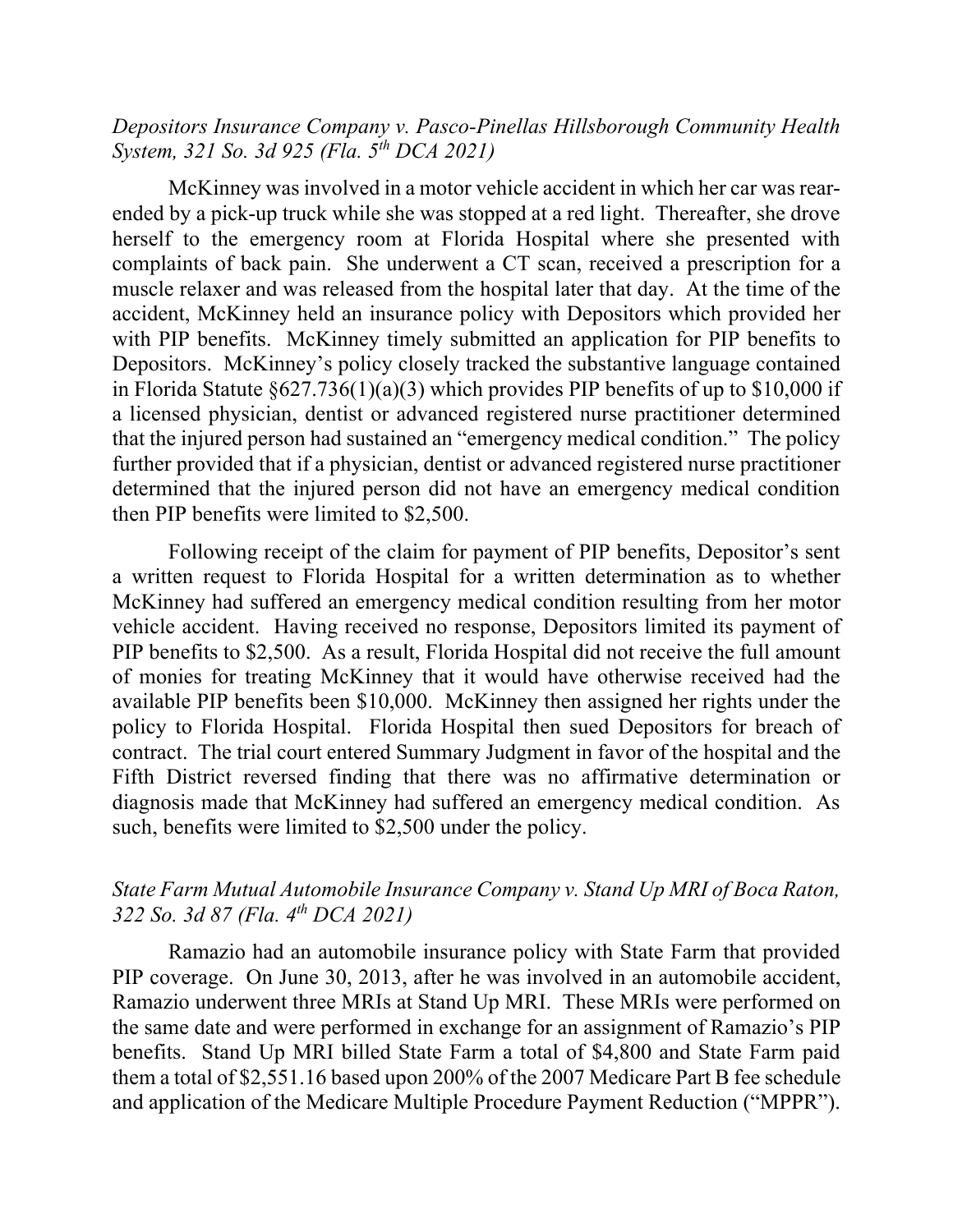Stand Up MRI wrote State Farm objecting to the MPPR reduction and demanded additional payment. When State Farm did not make the additional payment, Stand Up MRI filed suit. The trial court ultimately granted a Motion for Summary Judgment in favor of Stand Up MRI.

The Fourth District reversed and ruled that the PIP statute did not preclude State Farm's method of reimbursing three MRIs that were conducted on the same day based upon its application of the MPPR. It further held that State Farm's insurance policy provided adequate notice of its intent to use Medicare coding policies and payment methodology such as the MPPR*.*

### *United Automobile Insurance Company v. Chiropractic Clinics of South Florida, 322 So. 3d 740 (Fla. 3d DCA 2021)*

Chiropractic Clinics treated Michael Akins who was a passenger in a vehicle involved in an accident. The driver was the sister of the owner of the vehicle which was covered by a policy issued to the owner by United Automobile. United Automobile denied coverage and the patient was treated by Chiropractic Clinics under a letter of protection. Thereafter, it was determined that United Auto had wrongfully denied coverage. They then argued that they were not required to pay the bills submitted by Chiropractic Clinics because they did not submit them within 35 days of the rendition of the medical services. The Third District held that United Auto was equitably estopped from raising Chiropractic Clinic's failure to submit medical bills within 35 days of rendition of medical services or the failure to timely submit the medical bill was a result of United Auto's erroneously advising its insured that he had no PIP coverage and he relied on this misinformation to advise the clinic that he had no coverage.

## *State Farm Mutual Automobile Insurance Company v. Global Neuro and Spine Institute, 323 So. 3d 754 (Fla. 4th DCA 2021)*

In 2015, Global Neuro filed a Complaint against State Farm for breach of contract. The Complaint alleged that Global treated an individual insured under a State Farm policy but that State Farm failed to timely make payments as required under the policy. Three years later, the county court issued an order setting pre-trial deadlines. The parties filed a Joint Pre-Trial Stipulation pursuant to this Order. The Joint Pre-Trial Stipulation listed the disputed issues of law in fact including "whether CPT Codes 77003A4550 were unbundled? (Plaintiff objects to this issue inclusion as an unpled defense, however, Defendant will be filing a copy of its Motion for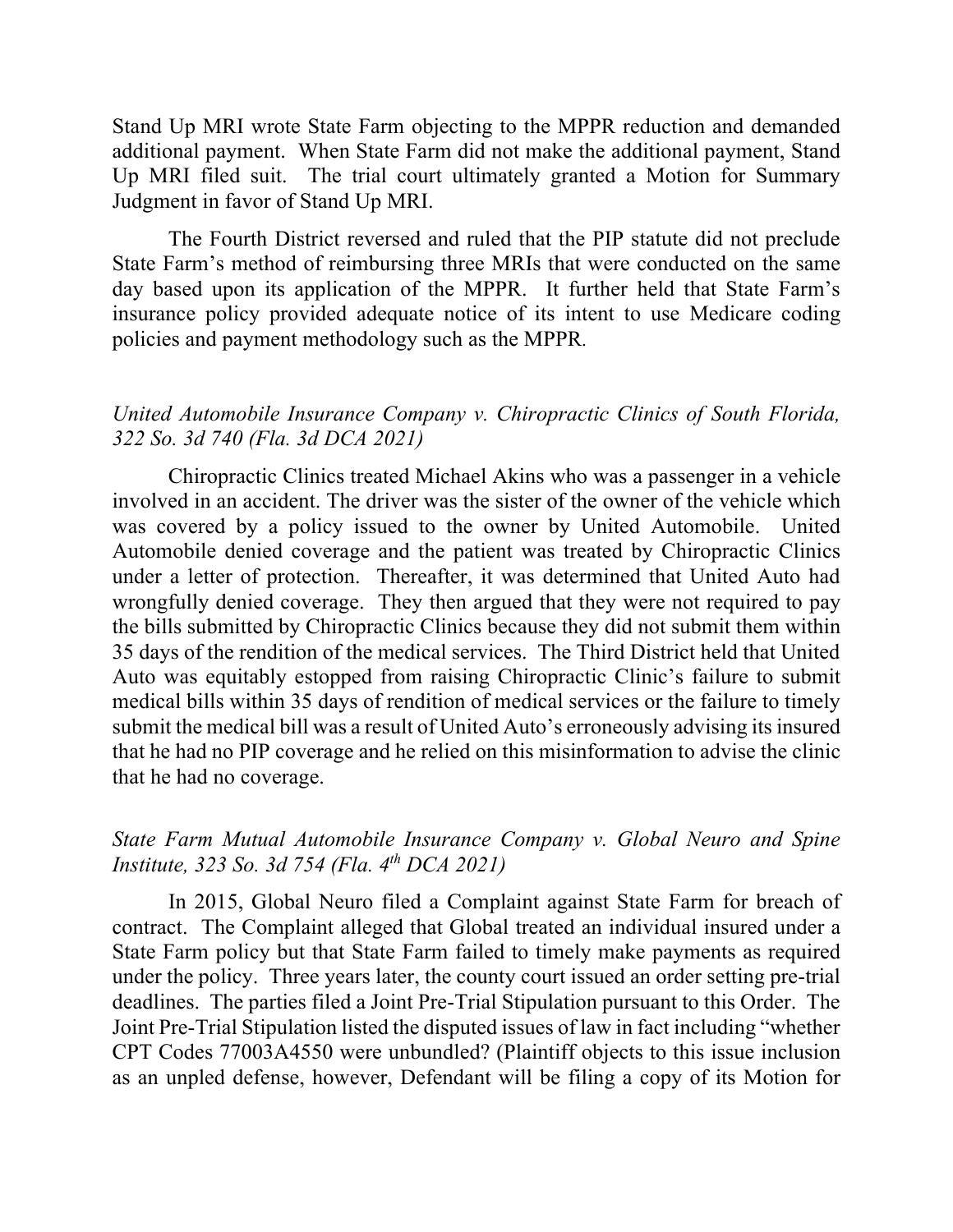Leave to Amend Answer and Affirmative Defenses to plead unbundling as a defense)."

That same day, State Farm moved to amend its answer and Affirmative Defenses and the trial court denied the motion because the case had been pending since 2015 and because the pre-trial deadlines had passed. In reversing the trial court, the Fourth District stated that the trial court's reasons for denying the Motion for Leave to Amend including the pre-trial order and how long the case was pending can be relevant to a court's determination of prejudice or abuse of the amendment process, but without more, those reasons are insufficient to find prejudice or abuse of the process. The Fourth District concluded that State Farm had not abused the process of amending, the Plaintiff did not argue that the amendment would have been futile and there was no prejudice. As a result, the Fourth District reversed.

# *State Farm Mutual Automobile Insurance Company v. Baum Chiropractic Clinic, P.A., 323 So. 3d 756 (Fla. 4th DCA 2021)*

Four years after State Farm answered the Plaintiff's complaint in a breach of contract action in which they did not assert any Affirmative Defenses, the trial court entered an order setting the case for trial and required the parties to file a pre-trial stipulation. The parties agreed that the lawsuit involved a determination of whether the treatment rendered was related to the accident, was medically necessary and was reasonable in price. Six days before trial, State Farm moved to amend to add several Affirmative Defenses including a set-off for PIP payments made pre-suit for services found not to be reasonable, related or medically necessary. The trial court denied the request to amend, and the Fourth District affirmed. In doing so, it stated that while Florida encourages a policy of liberality in allowing litigants to amend their pleadings, the policy narrows as the case approaches trial. Here, the case had been pending for four years yet State Farm did not decide to amend its pleadings until six days before trial.

## *United Automobile Insurance Company v. Progressive Rehabilitation and Orthopedic Services, LLC, 324 So. 3d 1006 (Fla. 3d DCA 2021)*

*Progressive Rehabilitation provided services to United Auto's insured due to*  injuries from a motor vehicle accident. The insured assigned his PIP benefits to the clinic. Eventually, the clinic filed a breach of contract action against United Auto for failure to pay PIP benefits. In its answer, United denied that the charges the clinic submitted for the services provided were reasonable. The clinic filed a Motion for Summary Judgment on the issue of reasonableness and attached an Affidavit of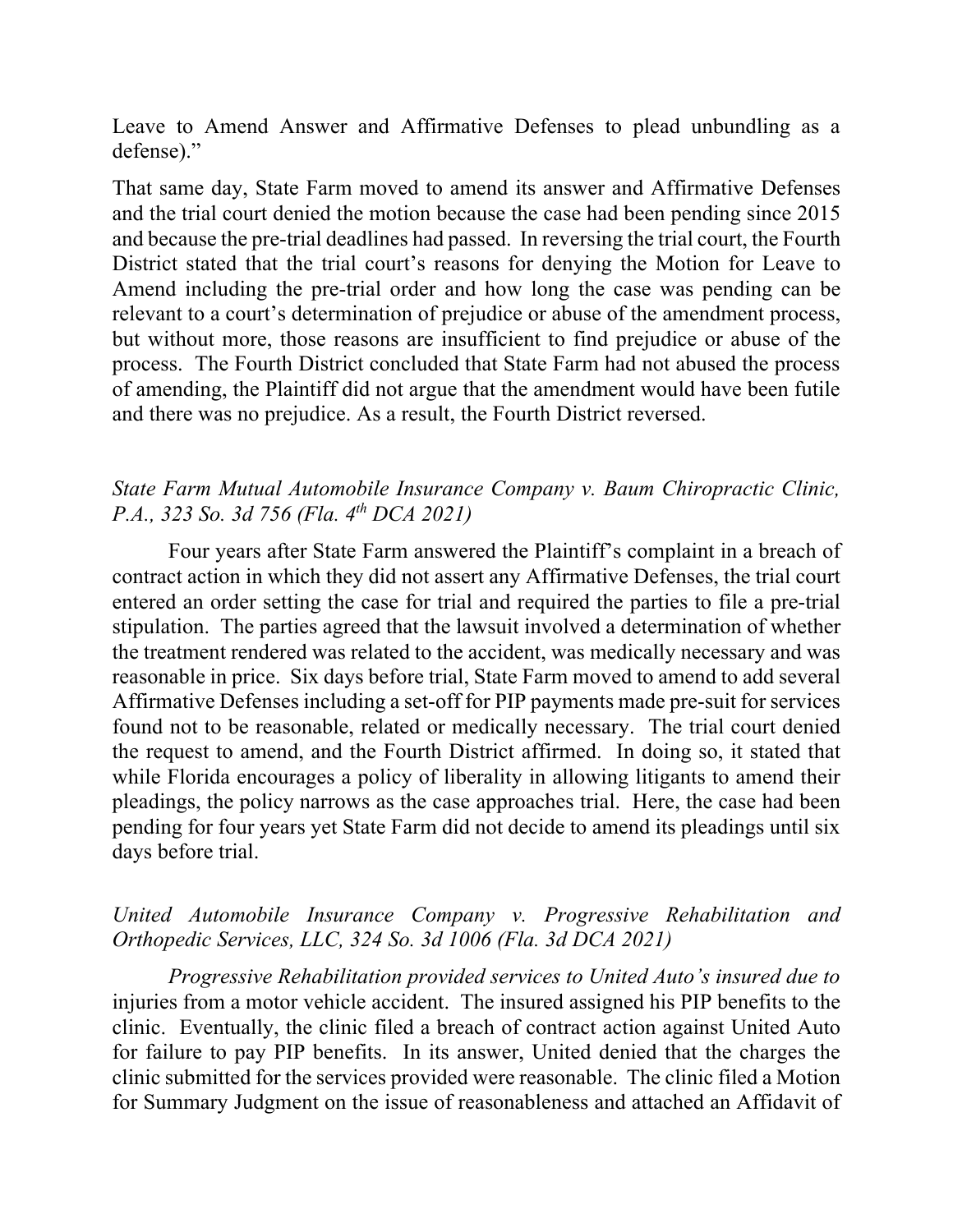the clinic's owner and corporate representative who asserted the charges were reasonable. Prior to the clinic filing its motion, United filed an affidavit of its claim adjuster who asserted that the charges were unreasonable. The clinic requested a *Daubert* hearing as to the adjuster's qualifications and basis of her opinions, following which the court struck the affidavit and granted summary judgment in favor of the clinic.

The Third District reversed pointing out that the *Daubert* standard does not prohibit expert opinion testimony based upon experience. As the court stated "nothing in the rule prohibits expert opinion testimony based on experience. Indeed, the plain language of §90.702 permits an expert to be qualified by 'knowledge, skill, experience, training or education…'"

### *United Automobile Insurance Company v. Central Therapy, Inc., 325 So. 3d 252 (Fla. 3d DCA 2021)*

Following a motor vehicle accident, United Auto's insured sought treatment at Central Therapy. Thereafter, the insured assigned his benefits to Central Therapy which submitted bills to United Auto. Eventually, United Auto refused to pay some benefits and Central Therapy then sued alleging a breach of contract. United Auto answered and denied that the charges were reasonable, and that the treatment was reasonable, related and necessary.

Central Therapy filed a Motion for Summary Judgment and filed an Affidavit of a physician who opined that the charges were reasonable and within the range of usual and customary charges charged in the community for similar procedures. United filed an Affidavit of its adjuster who detailed her background, training and experience and her knowledge of monetary reimbursements by Florida PIP insurers providing reimbursement for medical services in South Florida. She then opined that the charges were not reasonable. The trial court found that the adjuster's Affidavit was legally insufficient because her opinions were not based on sufficient facts and data and therefore did not satisfy *Daubert*. The Third District reversed holding once again that the "*Daubert* standard does not prohibit…expert opinion testimony based on experience…indeed, the plain text of §90.702, Florida Statutes provides that experts may be qualified by 'knowledge, skill, experience, training, or education."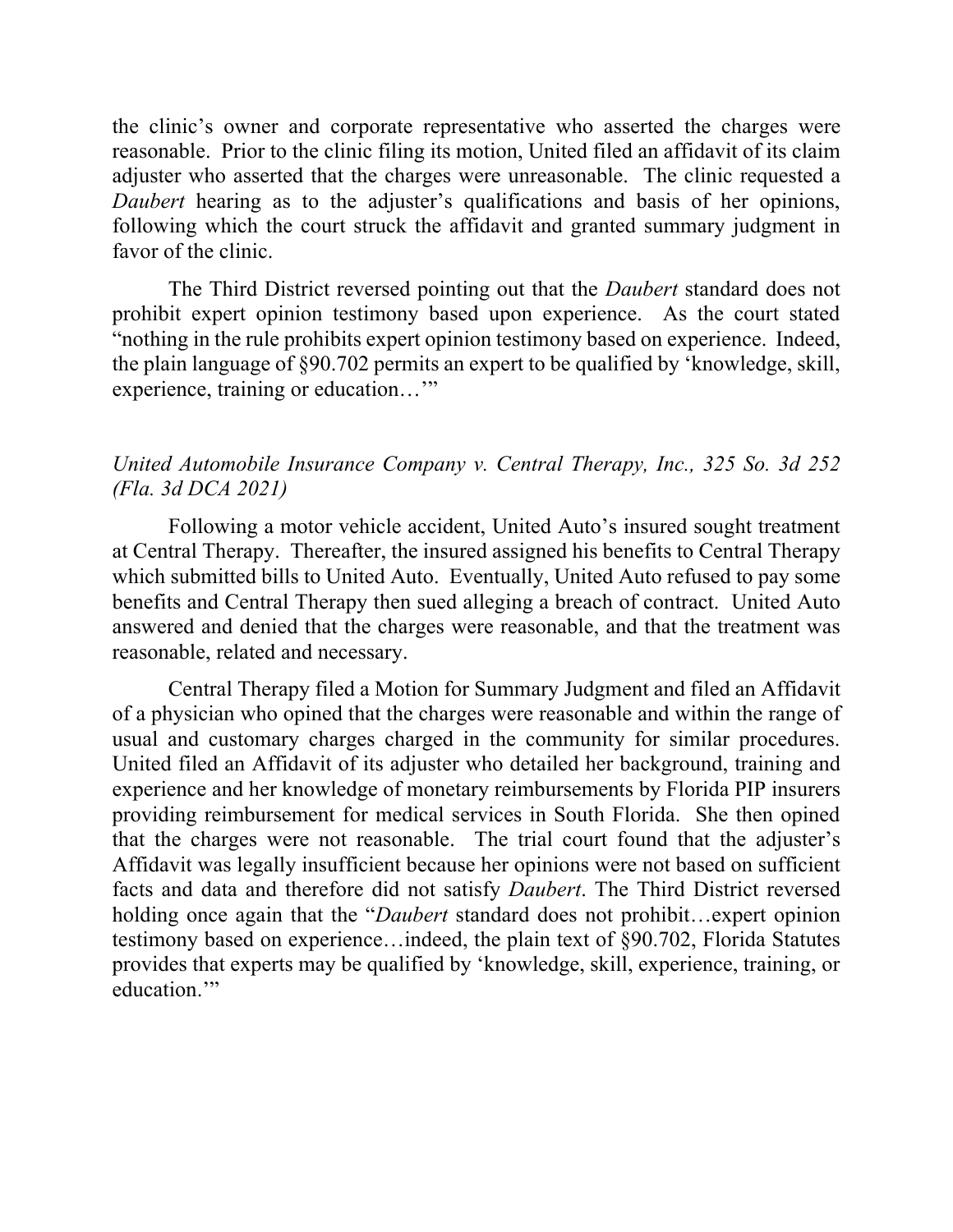#### *United Automobile Insurance Company v. Progressive Health Services, 325 So. 3d 1003 (Fla. 3d DCA 2021)*

DeVaughn was insured by United Automobile. Following a motor vehicle accident, DeVaughn went to Progressive Health for treatment. Progressive Health billed United Automobile for services rendered to DeVaughn. Progressive Health received payment that it considered to be insufficient and filed a breach of contract action against United Automobile under an assignment from DeVaughn. As one of its defenses, United Automobile raised the unreasonableness of Progressive Health's charges pursuant to Florida Statute §627.736(5).

Progressive Health subsequently filed a Motion for Summary Judgment on the issue of the reasonableness of its charges accompanied by a supporting affidavit of its owner. United Automobile filed an opposing affidavit of its adjuster. In her affidavit, the adjuster provided the description of her training and experience along with the data she used in evaluating Progressive Health's charges. The trial court agreed with Progressive Health that its charges were reasonable and granted summary judgment and found that the adjuster's affidavit was insufficient as a matter of law because it solely presented conclusions of law without supporting facts and found the adjuster's opinions to be speculative. The Third District completed a *de novo* review of the record and concluded that the affidavit was neither speculative nor conclusory and that it was sufficient to create a genuine issue of material fact.

# *Star Casualty Insurance Company v. Gables Insurance Recovery, 326 So. 3d 813 (Fla. 3d DCA 2021)*

Portal was injured in an automobile accident and sought medical treatment from Finlay Diagnostic Center and Aesculapius Medical. Portal assigned his PIP benefits under his policy with Star Casualty to these providers, each of whom later assigned their rights to Gables Insurance Recovery, Inc. Subsequently, Gables Insurance filed two separate lawsuits against Star Casualty for breach of contract based upon improper calculation of fee structure rates. Star Casualty confessed judgment in the Aesculapius case and the parties later entered into a settlement agreement. Following this settlement, the litigation involving Finlay Diagnostic continued for two years. Star Casualty then filed a Motion to Enforce the earlier settlement agreement asserting it had settled "all claims arising out of Portal's motor vehicle accident" including the claims raised in the Finlay Diagnostic litigation. Gables Insurance moved for sanctions and argued that the earlier settlement was solely for attorney's fees and costs related to the Aesculapius litigation and had nothing to do with the Finlay Diagnostic litigation.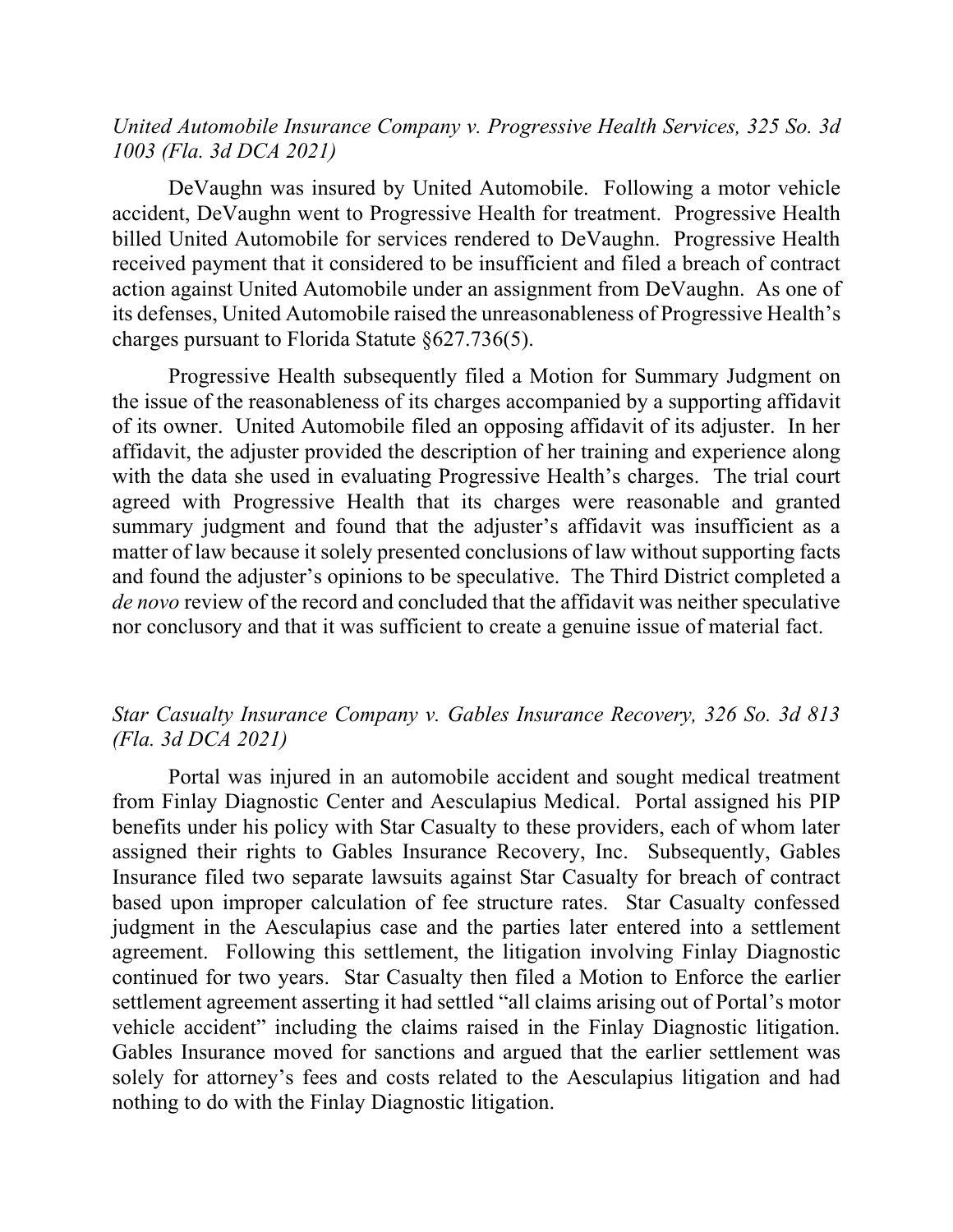The trial court conducted a non-evidentiary hearing at which time Star Casualty argued that the settlement agreement unambiguously encompassed both pending lawsuits and urged the trial court not to consider any parol evidence. Gables Insurance agreed that the court need not resort to parol evidence because there was no evidence of a "meeting of the minds" to settle the Finlay Diagnostic litigation. Alternatively, it argued that if the material terms of the agreement were ambiguous, the court could consider parol evidence in adjudicating the Motion to Enforce the settlement. Following argument by counsel, the trial court denied Star Casualty's Motion to Enforce the Settlement Agreement. Star Casualty then stipulated to a final judgment against it reserving its right to appeal the denial of its Motion to Enforce the Settlement.

On appeal, the Third District found that the language in the agreement contained a latent ambiguity such that it was necessary for the trial court to conduct an evidentiary hearing and consider parol evidence to determine the intent of the parties to the underlying settlement agreement.

# *Progressive American Insurance Company v. Head to Toe Posture Rehab, LLC, 326 So. 3d 1158 (Fla. 4th DCA 2021)*

The Fourth District held that the plain language of Florida Statute §627.736(5)(a)(3) authorized the utilization of Medicare's Multiple Procedure Payment Reduction to limit PIP reimbursement for therapy services provided by a licensed chiropractor even though reimbursement to a chiropractor for those same services would not be provided for at all under Medicare.

#### *State Farm Mutual Automobile Insurance Company v. M & E Diagnostic Services, Inc., 327 So. 3d 363 (Fla. 3d DCA 2021)*

Pinelo was insured by State Farm. Following a motor vehicle accident, Pinelo sought treatment with M & E Diagnostic Services. M & E, as the assignee of Pinelo sued State Farm alleging that it underpaid M & E for services rendered to Pinelo following the accident. The parties stipulated that  $M \& E$ 's treatment to Pinelo was medically necessary and related to the accident. M & E moved for summary judgment regarding the reasonableness of its charges. In opposition to the motion, State Farm filed the affidavit of Dr. Dauer, who is a medical doctor and an owner of a diagnostic imaging center. He opined that M & E's charges were not reasonable. M & E moved to strike the doctor's affidavit arguing that Dr. Dauer's opinion was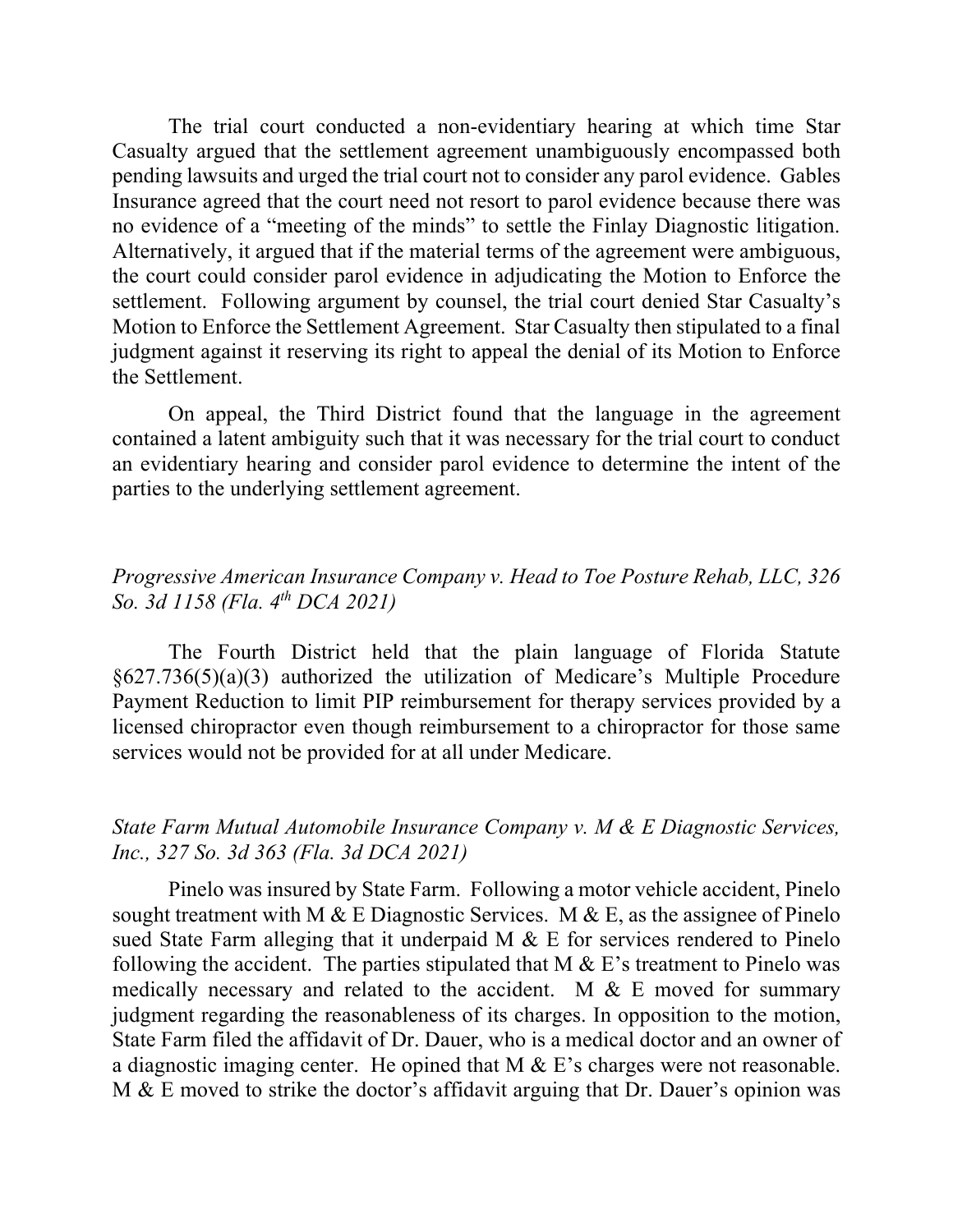pure opinion testimony based primarily on speculation and conjecture and failed to meet the *Daubert* test for admissibility. The trial court granted summary judgment and the Third District reversed. They noted that Dr. Dauer attested that he had personal knowledge and expertise regarding the range and rate of charges for medical care in the relevant community, including the range and rate of charges for radiological services provided in the area for patients by credentialed and experienced diagnostic centers and hospitals. Dr. Dauer then considered the reimbursement levels and charges in the community, his own charges in the community, various Federal and state medical fee schedules applicable to motor vehicles and other insurance coverages including worker's compensation, Medicare, HMOs, PPOs and other third-party insurance carriers, as well as the payments and reimbursements that M & E accepted from all sources. Dr. Dauer also attested to conducting numerous peer reviews and obtaining extensive personal knowledge and professional expertise regarding medical care and medical charges and reimbursements for Miami-Dade and Broward counties. The Third District found that Dr. Dauer's opinions satisfied Florida Statute §90.702 and was not pure opinion testimony based on speculation or conjecture. They explained that "pure opinion testimony is based solely on the expert's experience, without relation to the actual condition of the person in the relevant case."

# *United Automobile Insurance Company v. Stand-Up MRI of Miami, Inc., 327 So. 3d 386 (Fla. 3d DCA 2021)*

On February 3, 2004, United Auto and Luis Perez entered into a contract for PIP insurance. Both Luis and his wife, Omaira Perez, were listed as insureds and the contract originally covered a 1993 Chevrolet Geo. This policy was amended on March 27, 2004 to include coverage on a 1993 Plymouth Voyager. The policy declaration page included an expiration date of February 3, 2005. On February 5, 2005, United Auto entered into a second insurance contract with Luis for personal injury protection coverage for a 1995 GMC Safari. Omaira Perez was also an insured on this policy. Of note, the policy listed the following exclusion: "this insurance does not apply…to the named insured or any relative while occupying a motor vehicle of which the named insured is the owner, and which is not an insured motor vehicle under this insurance."

On March 4, 2005, Omaira was involved in an automobile collision while driving the 1993 Plymouth Voyager. Also in the vehicle were the insureds' two minor children. Omaira and the children were treated at South Miami Health Center and Stand-Up MRI. Omaira assigned benefits to both medical providers which in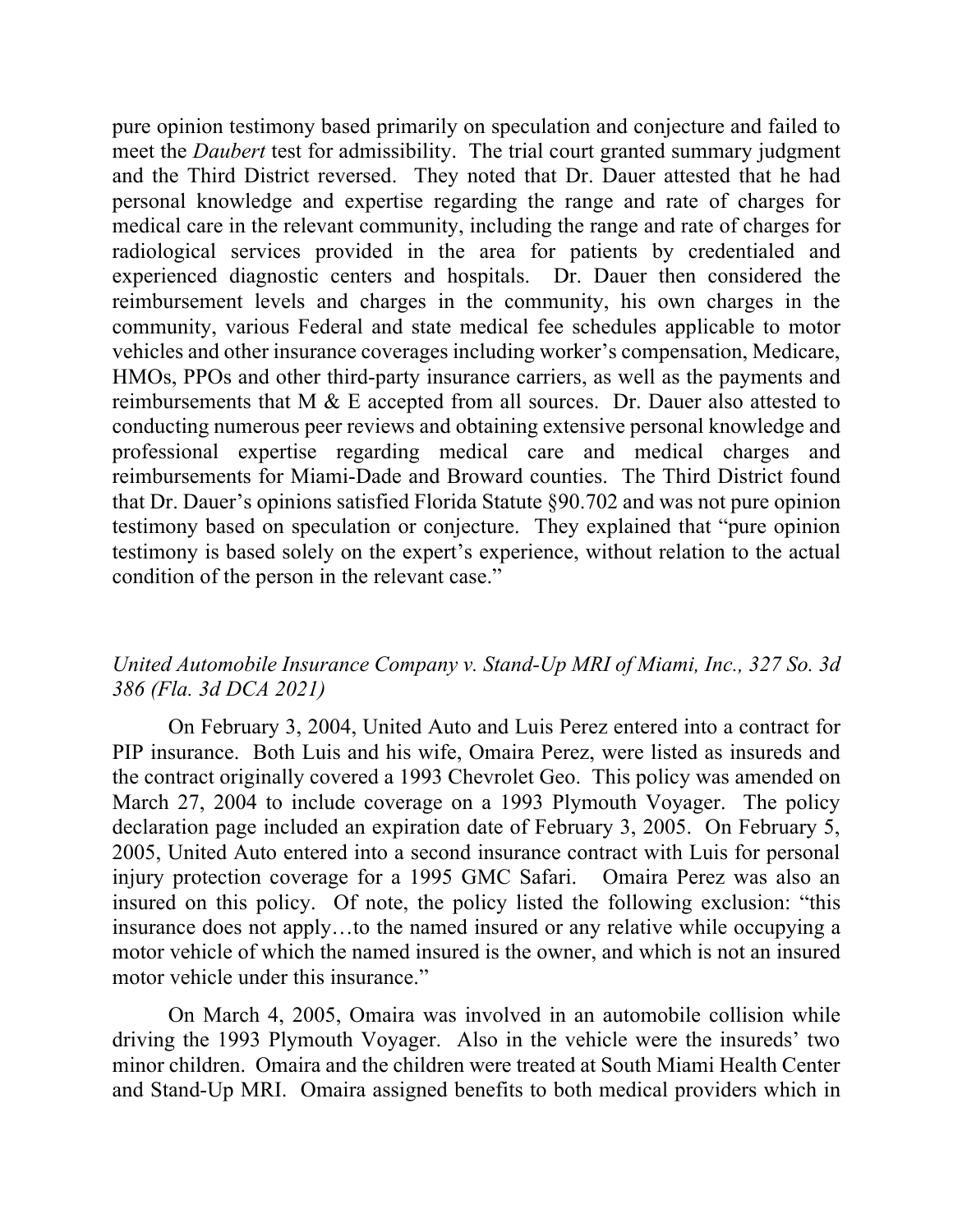turn billed United Automobile for treatment. United Auto paid benefits to South Miami Health Center for all claims submitted and to Stand-Up MRI for claims for the children. United Auto denied their claim for Omaira's treatment at Stand-Up and, as a result, Stand-Up filed this action.

In response to Stand-Up's Complaint, United Auto asserted as an affirmative defense that "there is no coverage in that the subject loss is specifically excluded from coverage under the policy of insurance." United Auto then moved for summary judgment based upon the no-coverage defense. In opposition to the motion, Stand-Up argued that there was coverage on the Plymouth Voyager that pre-existed the coverage for the GMC Safari. While Stand-Up argued that the policy was still in effect, the document it provided in support indicated that the policy ended on February 3, 2005--one month before the subject date of loss. To support the assertion that the policy was still active, Stand-Up submitted an affidavit from the Bureau of Financial Responsibility stating that it was responsible for maintaining records of initiations and cancellations of all PIP insurance policies and according to their records, the policy issued by United Auto covering the Plymouth Voyager was still in effect on March 4, 2005. After investigating this affidavit, United Automobile submitted the affidavit of another employee from the state indicating that the policy covering the Voyager was cancelled prior to the crash. Eventually, the trial court granted Stand-Up's Motion for Summary Judgment finding that United Auto had waived its no-coverage defense by paying other claims arising out of the incident. On appeal, the Third District reversed concluding that coverage or restrictions on coverage cannot be extended by the doctrine of waiver and that United Auto had shown that its policy excluded coverage for the named insured or any relative while occupying a motor vehicle owned by the named insured but not listed under the policy which was the circumstance that applied in this case.

# *State Farm Mutual Automobile Insurance Company v. Nob Hill Family Chiropractic, 328 So. 3d 1 (Fla. 2021)*

In this PIP case, State Farm retained both an accident reconstructionist and a causation expert to testify that the forces from the insured's accident were insufficient to cause injury. The trial court granted Plaintiffs' Motion for a *Daubert* hearing and then conducted a two-day hearing involving the biomedical engineer and the medical doctor. The Plaintiff argued that the doctor's causation analysis was "semi-junk science" and asserted that the doctor was unfamiliar with several significant variables which would have impacted the force applied to the insured. Counsel argued that the doctor never physically examined the insured and had an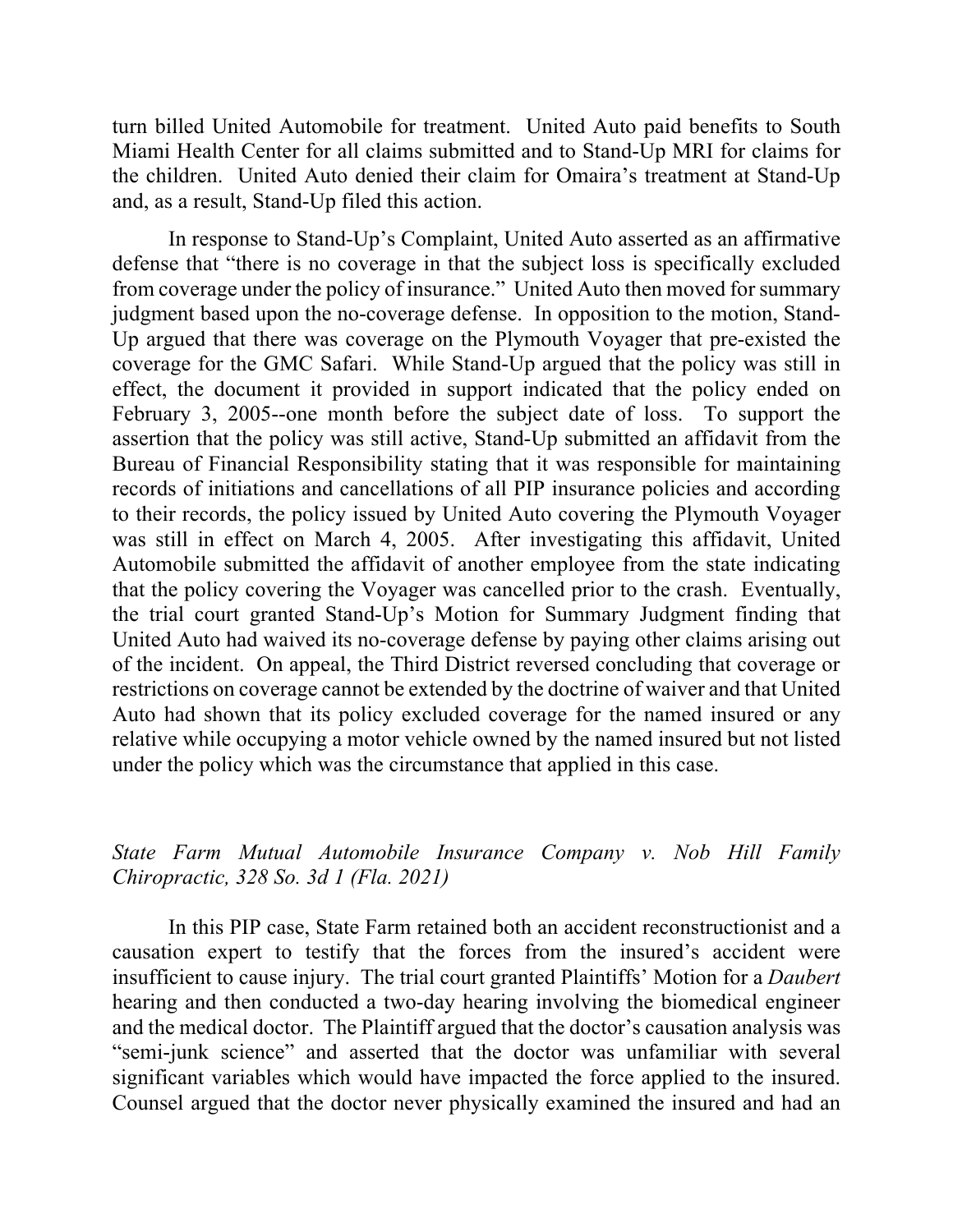opinion contrary to other doctors. The trial court concluded the hearing without making an oral ruling. Two months later, the trial court entered an order granting the *Daubert* challenge, finding that the insurer had met its prima facia burden to show that the doctor had minimal qualifications, but also finding that the doctor's data was insufficient, and his methodology was unreliable. The trial court made no factual findings that would support those conclusions. As to the insurance company's other expert, the trial court ordered State Farm to provide more complete and adequate responses to Interrogatories and awarded \$1,000 in sanctions to the Plaintiff. When State Farm moved for reconsideration, the Plaintiff contended that the insurance company had not provided compliant responses due to inconsistencies and discrepancies. State Farm argued that, despite the discrepancies, the total amount that the insurance company had paid the physician/expert was \$1,300,000 over the defined four-year period. The court found that there were deliberate violations of its orders, that Plaintiff suffered absolute prejudice in its ability to prepare a crossexamination of the expert, and that the prejudice was only cured by a continuance of the case that had been going on for over a decade. The court discussed the factors contained in *Kozel*, stating that they militated towards striking the doctor due to willful, deliberate, and contumacious disobedience. The Fourth District reversed both rulings. First it found that the trial court must make specific factual findings on the record sufficient for an appellate court to review a conclusion about whether testimony was scientifically reliable and factually relevant. In the absence of such findings, the court stated that Appellate Courts are not well-suited to exercise discretion reserved to trial courts in *Daubert* proceedings. Because the trial court here merely tracked the language of the relevant *Daubert* statute, §90.702, and only found factually that the doctor was essentially testifying as to the Plaintiff's medical condition without having ever examined the insured, the trial court concluded that the testimony was not reliable or trustworthy. The court also found that the Plaintiff failed to make a showing of willful failure of the Defendant to comply or to demonstrate any extensive prejudice with the withholding of the discovery and/or discrepancies. With respect to the prejudice, the court said that it was notable that each time the insurance company filed its unverified responses to the Interrogatories, they were identical to the later filed verified responses and further found it was significant that the insurance company was willing to stipulate to the \$1,300,000 payment amount for the period, despite the discrepancies. The court concluded that striking the insurance company's remaining expert witness was neither an appropriate sanction nor commensurate with the offense and therefore reversed.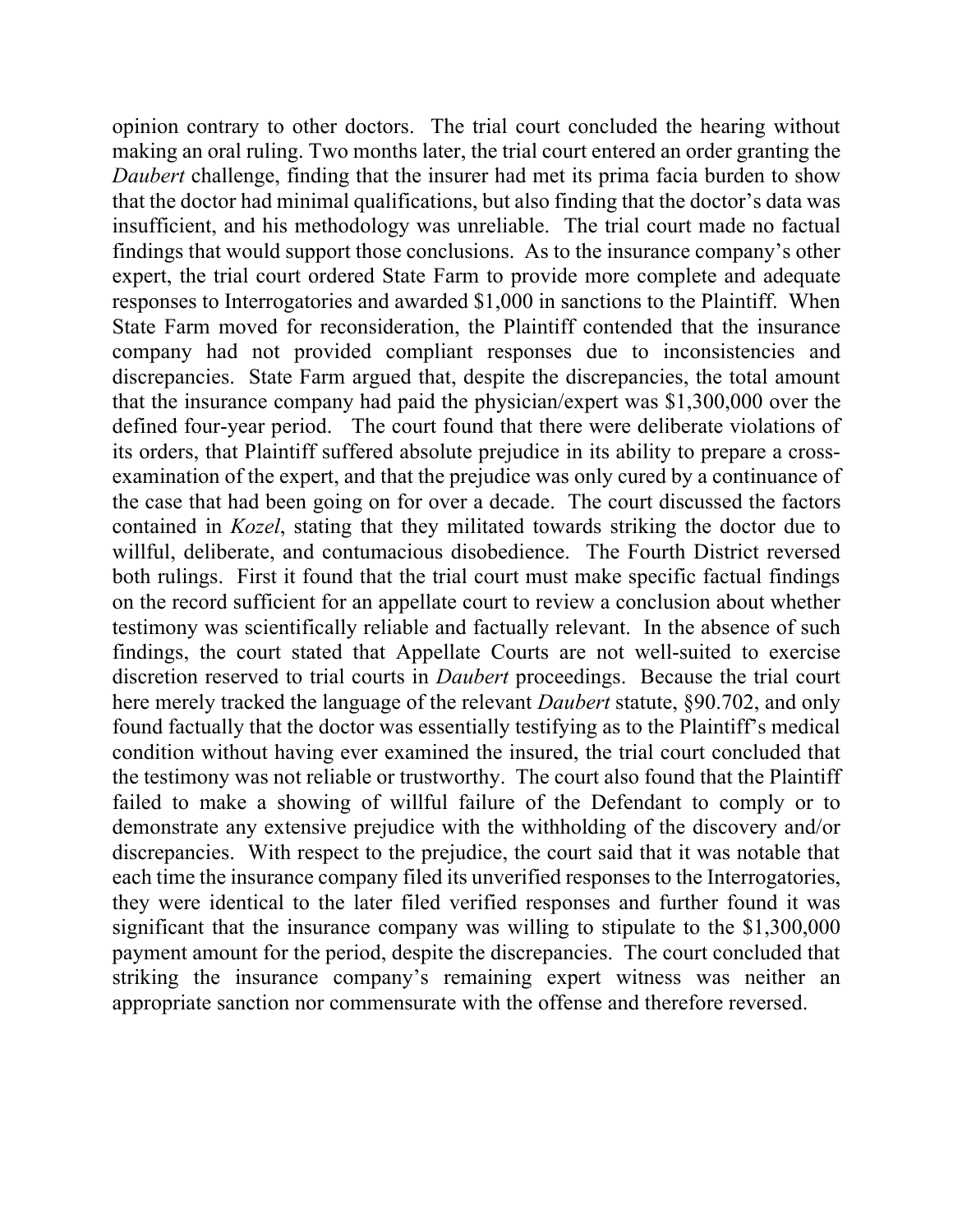#### *Central Florida Medical & Chiropractic Center v. Progressive American Insurance Company, 328 So. 3d 1111 (Fla. 5th DCA 2021)*

Central Florida Medical (CFM) filed a Complaint against Progressive in County Court alleging that Progressive refused to pay CFM for medical services rendered to its insured following a motor vehicle accident. Progressive took the position that the insured failed to comply with Florida Statute §627.736(1)(a) which requires medical treatment be sought within 14 days of a motor vehicle accident. Progressive moved for Summary Judgment and approximately one month later sent CFM a Proposal for Settlement incorporating all provisions set forth under Florida Rule of Civil Procedure 1.442 and Florida Statute §768.79. CFM moved to strike the Proposal asserting that the case was filed pursuant to the Florida Small Claims Rules and that Rule 1.442 was not invoked pursuant to Small Claims Rule 7.020(c). The trial court ultimately granted Progressive's Motion for Summary Judgment. The trial court then awarded Progressive its fees and costs pursuant to the Proposal for Settlement. The Fifth District affirmed finding that Progressive was not required to specifically invoke Rule of Civil Procedure 1.442 in order for its Proposal for Settlement to be enforceable. The Rule unambiguously states that it applies to all Proposals for Settlement authorized by Florida law and the law is clear that Proposals for Settlement are authorized in PIP cases filed in small claims court.

# *State Farm Mutual Automobile Insurance Company v. Hollywood Diagnostic Center, Inc., 329 So. 3d 152 (Fla. 4th DCA 2021)*

The Fourth District ruled that the trial court erred in granting summary judgment in favor of Hollywood Diagnostic with regard to the issue of the reasonableness of its charges. Specifically, it noted that the Affidavit and deposition testimony of the Center's owner were conclusory and self-serving and insufficient to support summary judgment because the owner did not have actual knowledge of reasonable prices. The Appellate Court also held that the trial court improperly struck the Affidavit of State Farm's expert coding witness who based her opinion on her experience of helping medical billing staffs establish fees, a review of thousands of CMS claim forms, experience with Medicare schedules, market investigation of benefit plans and a review of explanation of benefit forms. The Appellate Court also held that the trial court should not have entered summary judgment where there were competing expert Affidavits regarding the necessity and relatedness of medical care.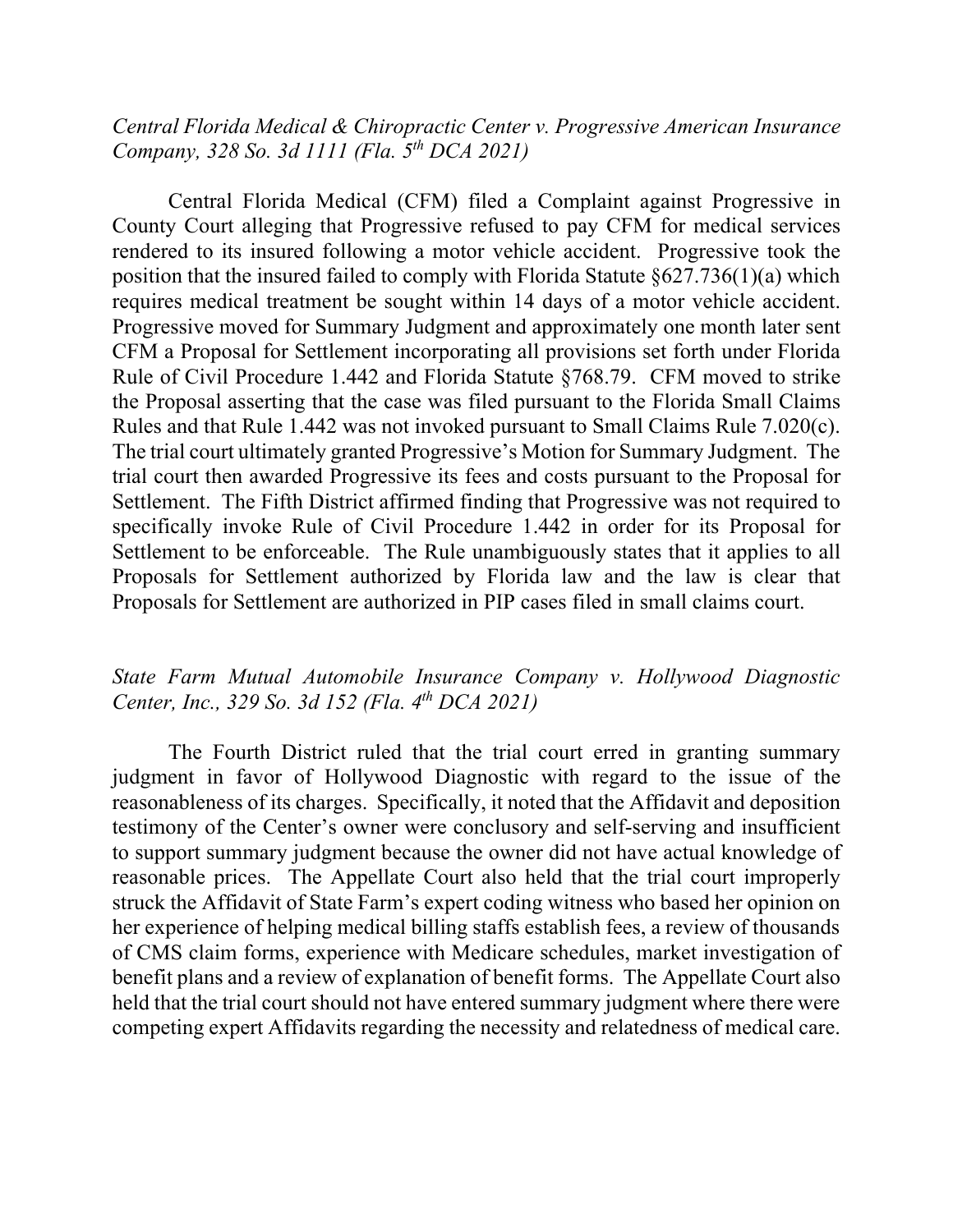*Precision Diagnostic, Inc. v. Progressive American Insurance Company, 330 So. 3d 32 (Fla. 4th DCA 2021)*

The Fourth District held that the trial court erred by concluding that a fixed interest rate applied to an overdue insurance benefit payment due under a PIP policy. As they noted, the plain language of the relevant statutes required that the interest rate begin at the rate present for the quarter in which the payment became overdue, followed by an annual adjustment on January 1 of each year until payment is made.

# *Progressive Select Insurance Company v. Faderani, 330 So. 3d 928 (Fla. 4th DCA 2021)*

Because the insured had exhausted his PIP benefits prior to the filing of suit, Progressive was not liable to Dr. Faderani for payment of the subject claim.

# *State Farm Mutual Automobile Insurance Company v. Palmetto Lakes Therapy & Rehabilitation, 330 So. 3d 951 (Fla. 4th DCA 2021)*

In a lawsuit regarding the reasonableness of charges, the trial court struck the expert affidavit submitted by State Farm based upon one paragraph that the court found to be an opinion on a question of law. The Fourth District reversed Summary Judgment entered in favor of the clinic finding that it was not appropriate where a review of the rest of the affidavit showed that the expert considered multiple sources and explained the relevance of each to his analysis about the unreasonableness of the charges submitted by the clinic.

# *United Automobile Insurance Company v. Isot Medical Center Corp., 46 FLWD 2408 (Fla. 3d DCA 11/10/21)*

Rodriguez was an insured of United Automobile and was injured in an accident. Thereafter, he sought treatment at Isot. Isot filed suit against United Automobile for breach of contract to recover benefits owed for medical services rendered. Summary Judgment was eventually entered in favor of Isot. The Third District affirmed and held that a claim for set-off in an insurance contract case must be raised by the insurance company as an affirmative defense. Because United Automobile did not assert the set-off as an affirmative defense and because no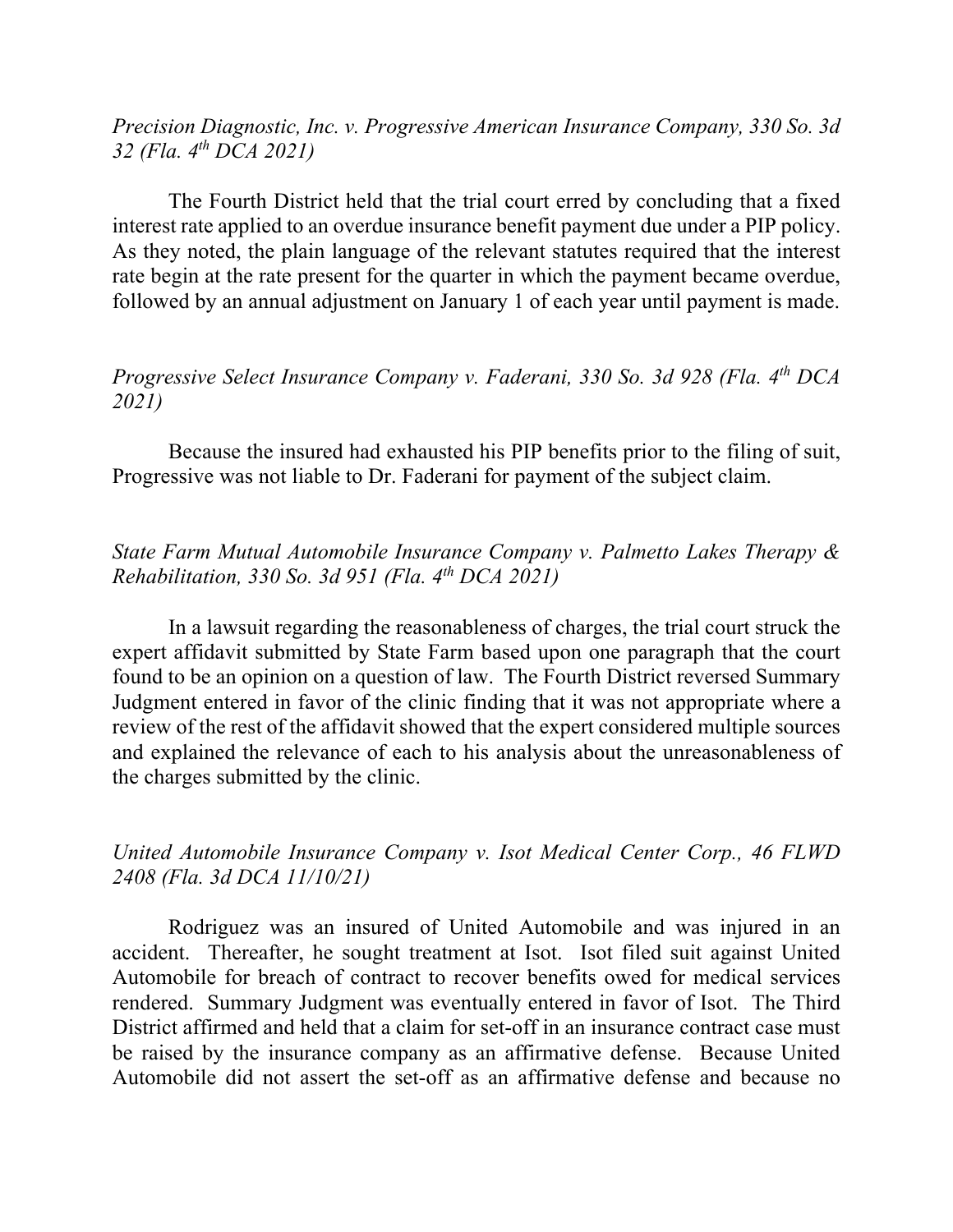evidence regarding the disputed benefits was presented to the finder of fact, the trial court appropriately denied set-off.

# *United Automobile Insurance Company v. Presgar Imaging of CMI South, LC, 46 FLWD 2466 (Fla. 3d DCA 11/17/21)*

The trial court entered a directed verdict in favor of the medical provider based upon a finding that United Automobile's corporate representative "stipulated" in her deposition that the charges billed were related and medically necessary. The Third District reviewed and found that the testimony was not a clear and unambiguous statement that United Auto did not contest that the charges were related and medically necessary such that it constituted an enforceable stipulation and was properly viewed instead as impeachment testimony. Because the trial court improperly considered this deposition testimony and because Presgar did not present any evidence that the charges were medically necessary or related, United Automobile's Motion for Directed Verdict should have been granted and the Third District reversed with directions to enter judgment for the insurance company.

# *MRI Associates of Tampa v. State Farm Mutual Automobile Insurance Company, 46 FLWS 379 (Fla. 12/9/21)*

In a unanimous decision, the Florida Supreme Court concluded that State Farm was within its right to use the statutory factors set forth under Florida Statute §627.736(5)(a) to determine the reasonableness of charges, along with the schedule of maximum charges that could be used to limit reimbursement and provisions related to the application of the schedule. Regardless of what might have appeared to be a "hyprid payment" methodology, the court ruled that State Farm could elect the limitations of the scheduled maximum charges.

#### **Settlement agreement**

#### *Star Casualty Insurance Company v. Gables Insurance Recovery, 326 So. 3d 813 (Fla. 3d DCA 2021)*

Portal was injured in an automobile accident and sought medical treatment from Finlay Diagnostic Center and Aesculapius Medical. Portal assigned his PIP benefits under his policy with Star Casualty to these providers, each of whom later